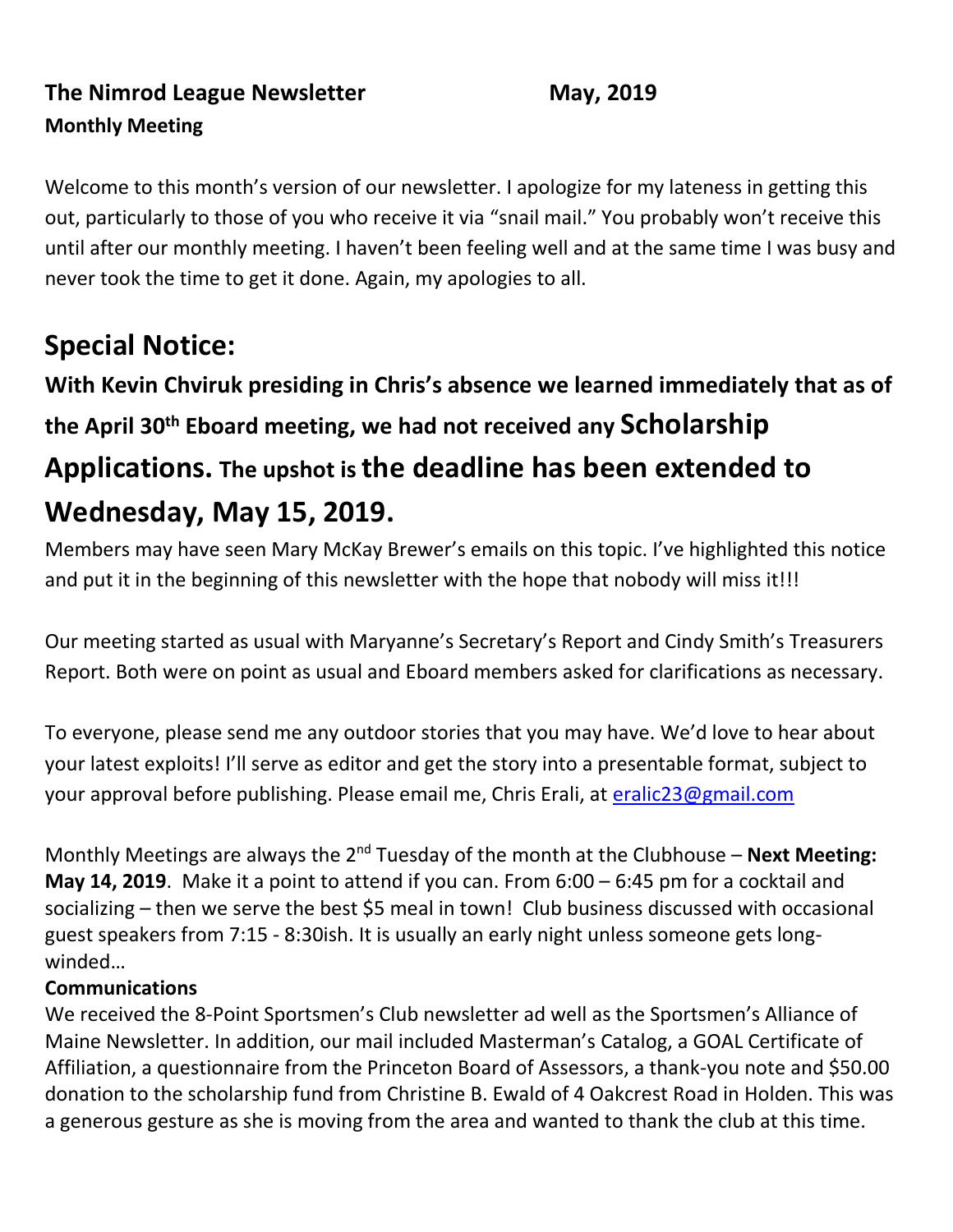### **Speakers**

Please let us know if you have a suggestion for a speaker at a future meeting.

## **Monthly Safety Tip and Topic for Discussion:**

# **"When turkey hunting, know what is behind your target and watch out for ticks!!!**

#### **New Business**

Joe Afonso reports that the Young Guns date is August 11 and will require a \$300 budget which we mostly get back with sales during the event.

### **Summer Function**

The Summer Function is not being held this year.

### **Old and Unfinished:**

Many thanks to Zach Photakis, Larry Josti, and Dan Leroux for help making the first cigar night a success. The Owl Shop supplied great cigars and the beef was delicious!

### **Conservation Camp**

We have 2 spots filled and payment has been completed.

**Scholarship** 

# **Deadline for applications has been extended to Wednesday, May**

**15, 2019.** Applications are available from Linda McKay Brewer's email thread or online.

#### **Membership**

We have two new membership applications to bring before the membership. They are Christine Shustak and James Hamilton. To Christine and James, **please join us at our next general monthly meeting, Tuesday, April 9**, **2019,** when we welcome you to our club.

A reminder that **Paul is looking to hand off Membership Committee responsibility.** His decision creates an opportunity for someone to become more involved in our club. Volunteers are welcome for this position!

#### **Board of Trustees**

No Report

#### **Trap/Skeet**

Thursdays have been picking up the last couple of weeks. The Trap league is starting June 6, 2019. Remember, Trap and Skeet is every Thursday night. It is open to the public, so bring a friend and join in a night of good fellowship and shooting.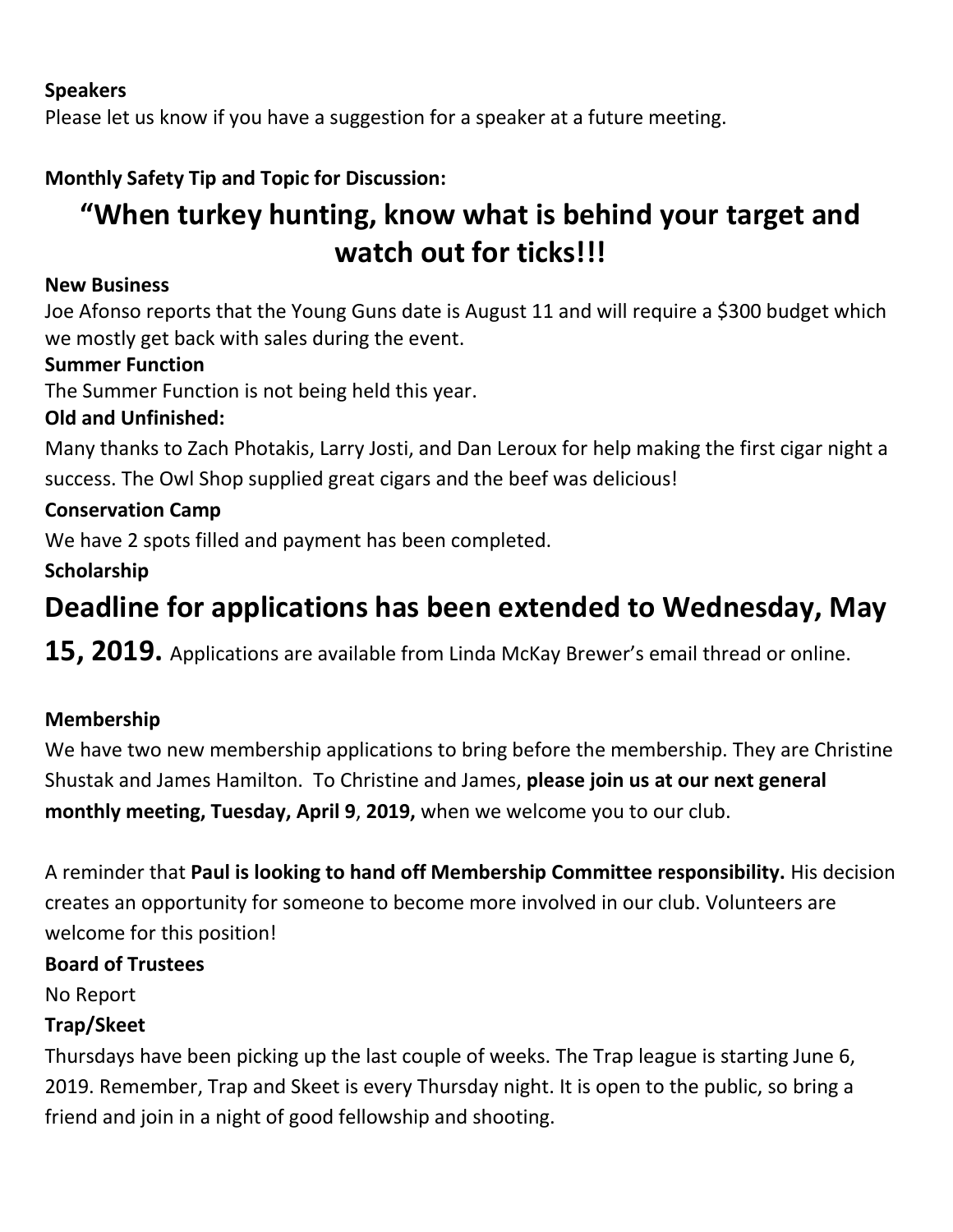### **Kitchen**

The April 20<sup>th</sup> clean-up day went well. Bruce would like to thank regular veteran, Al Afonso, who was joined by newcomers, Bill Walker, Duncan Phyfe, and Scott Stidsen and his son, Beau. Incidentally, Beau is being sponsored by our club to attend the Mass. Junior Conservation Camp in August. The kitchen is spotless, and we'd like to thank all of our club members for helping maintain this level of cleanliness to protect the health and safety of our members and guests.

# **Scheduled Cooks**

Pat Orrell will be serving as chef in May, Bob Horgan in June, Linda Brewer July, and Bruce Ebbeson again in August.

Many thanks to these folks for volunteering to serve as cooks. **Please remember they can use HELP!** Contact them for times if you can come help prep before, and during the meal. **Clean-up help is even more appreciated. Most times people have already been at the club for several hours. Clean-up is the last thing they want to do. If you have 30 minutes or so after dinner, come in to the kitchen.** Someone will show you the routine for washing dishes, the tables, and the floor. Many hands make light work and it is much appreciated! In most cases you only miss a little info from the general meeting. And not listening can be a bonus for your digestion! Thanks to all!

### **Game Dinner**

We had a sellout crowd of 92 members and guests who enjoyed the dinner, raffles, and such on April  $6<sup>th</sup>$ . We appreciate the support of our loyal regular members at this event. They are Al Afonso, Larry Josti, Linda Brewer, Chris Erali, Dave Fillow, Steve Gogos, Gary Girardi, Ralph Cochran, Becca Cochran, Kevin Chviruk, Harry Wilbur, Joe Afonso, Bob Horgan, Geoff Weaver, Bob Avedisian, Christine Ewald, Joe Cassie, Damon Sloan, Eric Johanson, Jim Asaiante, Doug Kimball, and any others that we may have missed mentioning. This is a big thank you for making this event a success.

Much appreciation from Bruce Ebbeson and Paul Fraser.

# *And a big thank you from the club to Bruce and Paul.*

### **Rifle Range**

Cameras are coming in and will be installed soon. Our Range improvement project will start as soon as the area is dry. There was some discussion about a large group of guests at the range. In addition, the question of our range being NRA compliant was discussed. These topics were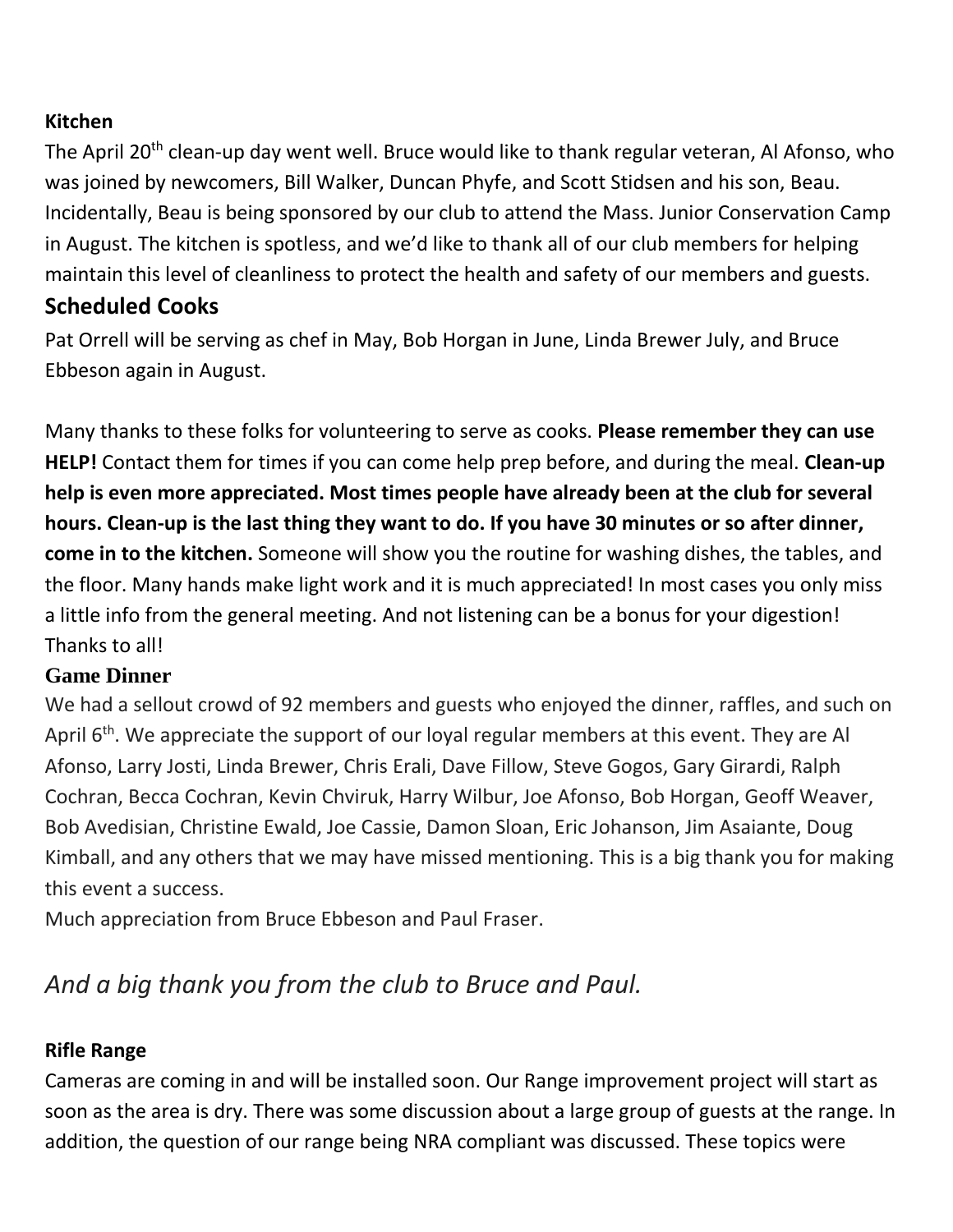tabled for further discussion.

# *.22 Rimfire Bench Rest Rifle Competition—June 8, 2019Women on Target— May 4, 2019*

### *.22 Rimfire Bench Rest Rifle Competition—May 18, 2019*

### **House**

Ralph and the committee are researching costs on changing over to card readers for keys. This will entail the appropriate new locks on the clubhouse and the gates. There was much discussion revolved around reasons to modernize our security and cost. The worry was that at any time there are people with keys to the property floating around who are no longer members. With a computerized system without an actual key we would simply eliminate accepting card codes and the property would be much safer. More to come…

### **Executive Board**

This month's meeting adjourned at 9:05 PM. We aim for the newsletter to convey the highlights. E Board meetings are held at 7 PM the last Tuesday of the month. Members are welcome if you would like to come and observe our club's operation. Our membership can be very proud of the board and the time and effort that is made by everyone to keep our club running smoothly. Member concerns are always addressed. Many times, one board member will inform others that a single club member voiced a certain matter that he/she found troubling. Our club can rest assured that any points brought up by a member are ALWAYS brought to the attention of the entire board.

### **Grounds**

# **Grounds Spring Clean-up! May 19, 2019! 9:00 AM start time.**

We lost some shingles on the barn.

### **Land Use**

We have finalized language for markers and boundary signs. The committee is trying to determine the correct number of signs that we need. Discussion was between 500 to a 1,000. Regarding the gate, we may be looking into putting up our own gate.

We are also looking into developing a food plot on the property. Mulch is being added to the low spots on the skidder trail and we may be doing stump grinding as well.

### **Finance**

The market fluctuates as we all know. Smart investors stay the course.

### **Bar**

No report.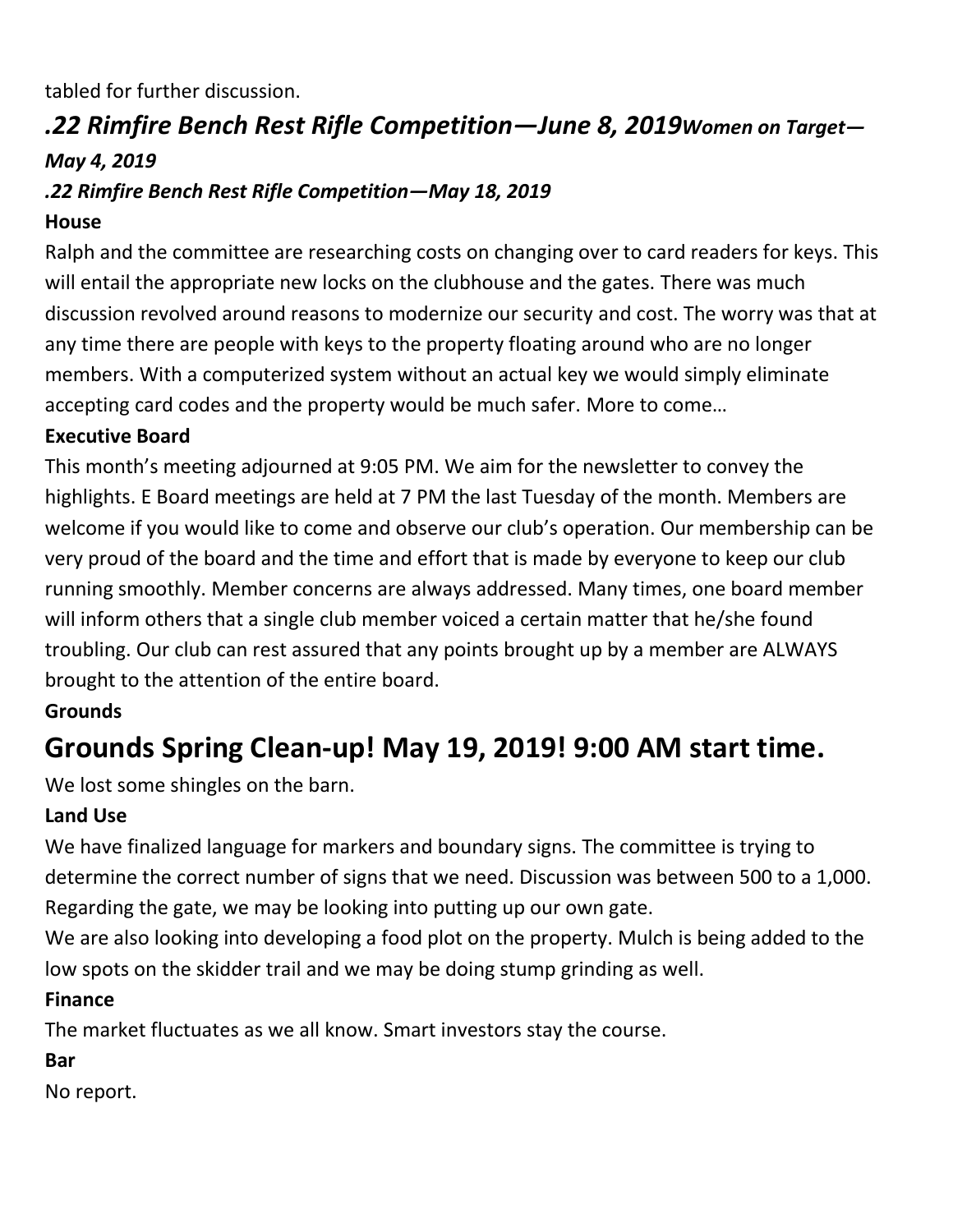### **Birds**

No report.

### **Revenue**

No report and no current projects listed.

### **Archery**

No report.

### **Worcester County League of Sportsmen**

Sponsors have been found for the Young Guns competition. They will provide hats and 3 prizes for each division. We will most likely have over 15 clubs involved in the event. The league is monitoring 2 bills that affect going afield. One is the "crossbow bill" and the other Sunday hunting.

### **Business Records:**

Linda Brewer is setting up infrastructure for use in the cloud. Then she will work with Committee Chairs to upload documents. She has created a "Committee Document Organizer" to preserve and organize the files. Committee heads are encouraged to meet with Linda when both you and she are ready. Finally, at some point a scanner will be needed. We have hard documents to preserve without a digital file. The scanner will make the digital file which we can preserve in the cloud.

### **Historical Records:**

John Meyer's committee is continuing to gather old documents and photos. The Gale Free Library of Holden is providing access to old records for NIMROD information via their microfiche system. For our history buff's this can be an exciting and fascinating project. As you sit scrolling through old newspapers, documents, etc., you get to read about not only early days of NIMROD, but you'll find other topics, people, pictures and articles about our town's past that are quite intriguing. There is always some event that you perhaps know a little about and for just a few minutes of your time you get to learn the details. If you have never done this, it can be very rewarding and eye-opening. I'm sure John would love an extra pair of eyes to help. No heavy lifting, you sit at a desk and look at a screen of documents on film. It is "older" technology from "pre-computer" times. Now in the computer age, microfiche is being converted into digital documents. That is what we will be doing for our Archives. Paper documents are converted via the scanner discussed above in Business Records. There is always a story, person, or some tidbit of history that you'll share with friends and family from just a couple of hours sitting at a desk. Neat stuff!